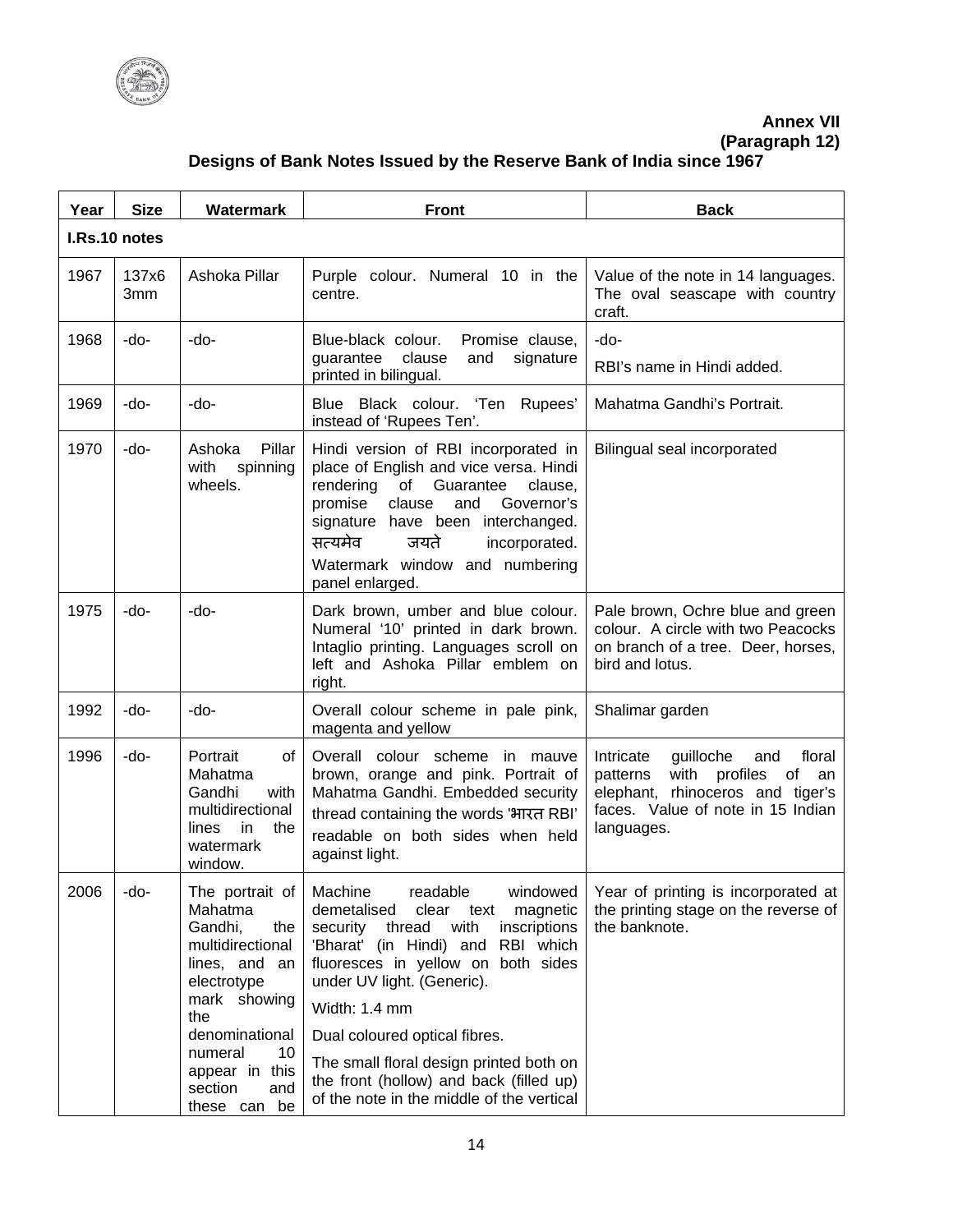

|      |                 | viewed<br>better<br>when<br>the<br>banknote<br>is<br>held<br>against<br>light.                 | band next to the Watermark has an<br>accurate back-to-back registration so<br>that the numeral appears as one<br>when seen against the light.                                                                                                                                                                                                                                                                                                                                                                                                                                                                                                                        |                                                                                                                                                                                                                                                                   |
|------|-----------------|------------------------------------------------------------------------------------------------|----------------------------------------------------------------------------------------------------------------------------------------------------------------------------------------------------------------------------------------------------------------------------------------------------------------------------------------------------------------------------------------------------------------------------------------------------------------------------------------------------------------------------------------------------------------------------------------------------------------------------------------------------------------------|-------------------------------------------------------------------------------------------------------------------------------------------------------------------------------------------------------------------------------------------------------------------|
| 2011 | -do-            | -do-                                                                                           | $-do-$<br>In addition, $\bar{\tau}$ symbol was introduced<br>on the obverse of the banknote, on<br>the top left and top right corner (along<br>with the denominational numeral).                                                                                                                                                                                                                                                                                                                                                                                                                                                                                     | The banknotes will continue to<br>have year of printing on the<br>reverse. In addition, ₹ symbol was<br>introduced on the reverse of the<br>banknotes, on the top left and top<br>right corner<br>(along<br>with<br>the<br>denominational numeral).               |
| 2016 | -do-            | -do-                                                                                           | -do-<br>In addition, the numerals in both the<br>number panels of these banknotes will<br>be in ascending size from left to right,<br>while the first three alphanumeric<br>characters<br>(prefix)<br>will<br>remain<br>constant in size                                                                                                                                                                                                                                                                                                                                                                                                                             |                                                                                                                                                                                                                                                                   |
|      | II. Rs.20 notes |                                                                                                |                                                                                                                                                                                                                                                                                                                                                                                                                                                                                                                                                                                                                                                                      |                                                                                                                                                                                                                                                                   |
| 1972 | 147X63<br>mm    | Ashoka Pillar                                                                                  | Saffron colour. Ashoka Pillar emblem<br>on the right and language panel on<br>the left side.                                                                                                                                                                                                                                                                                                                                                                                                                                                                                                                                                                         | Bold lettering in Hindi appears<br>centrally in a horizontal panel,<br>flanked by figures 20 at the corner.<br>Picture of Parliament House. On<br>the left value in Indian languages.                                                                             |
| 1975 | -do-            | Small<br>Ashoka<br>Pillar<br>with<br>chain<br>οf<br>spinning<br>wheels. Resin<br>treated paper | Red, blue, mauve and pale yellow<br>colour. Numerical 20 in dark mauve<br>on a light yellow lotus shaped design.<br>Language scroll on the left and<br>Ashoka Pillar emblem on right.<br>The<br>printing bleeds off on all sides but not<br>in corners, which are paper white.<br><b>Bilingual</b><br>clauses<br>names,<br>and<br>signature.                                                                                                                                                                                                                                                                                                                         | Dry offset printing. Red, blue and<br>mauve colour. Chariot wheel of<br>Konark Sun temple at the centre.<br>Watermark window in pale blue is<br>surrounded by an ornamental<br>design in perfect register with<br>corresponding design on obverse<br>of the note. |
| 2001 | -do-            | Mahatma<br>Gandhi Portrait                                                                     | The security thread totally embedded<br>with the letters "Bharat" (in Hindi) and<br>"RBI" The colour is predominantly<br>reddish orange. The Ashoka Pillar has<br>been replaced by the Mahatma<br>Gandhi's Portrait in dark red while the<br>Ashoka Pillar has been shifted to the<br>left side bottom corner and the size is<br>smaller. The numeral 20, RBI seal,<br>Gandhi's<br>Mahatma<br>Portrait,<br><b>RBI</b><br>Legend, Guarantee<br>Promise<br>and<br>clauses, Governor's Signature and<br>Ashoka Pillar inset are in intaglio. The<br>words RBI and the numeral 20 in<br>Micro<br>letters<br>appear alternatively<br>behind<br>the<br>Mahatma<br>Gandhi's | The central theme depicts the<br>Indian coastal line with coconut<br>grooves. The value of the note<br>appears in 15 languages in a<br>vertical panel in the left hand side.                                                                                      |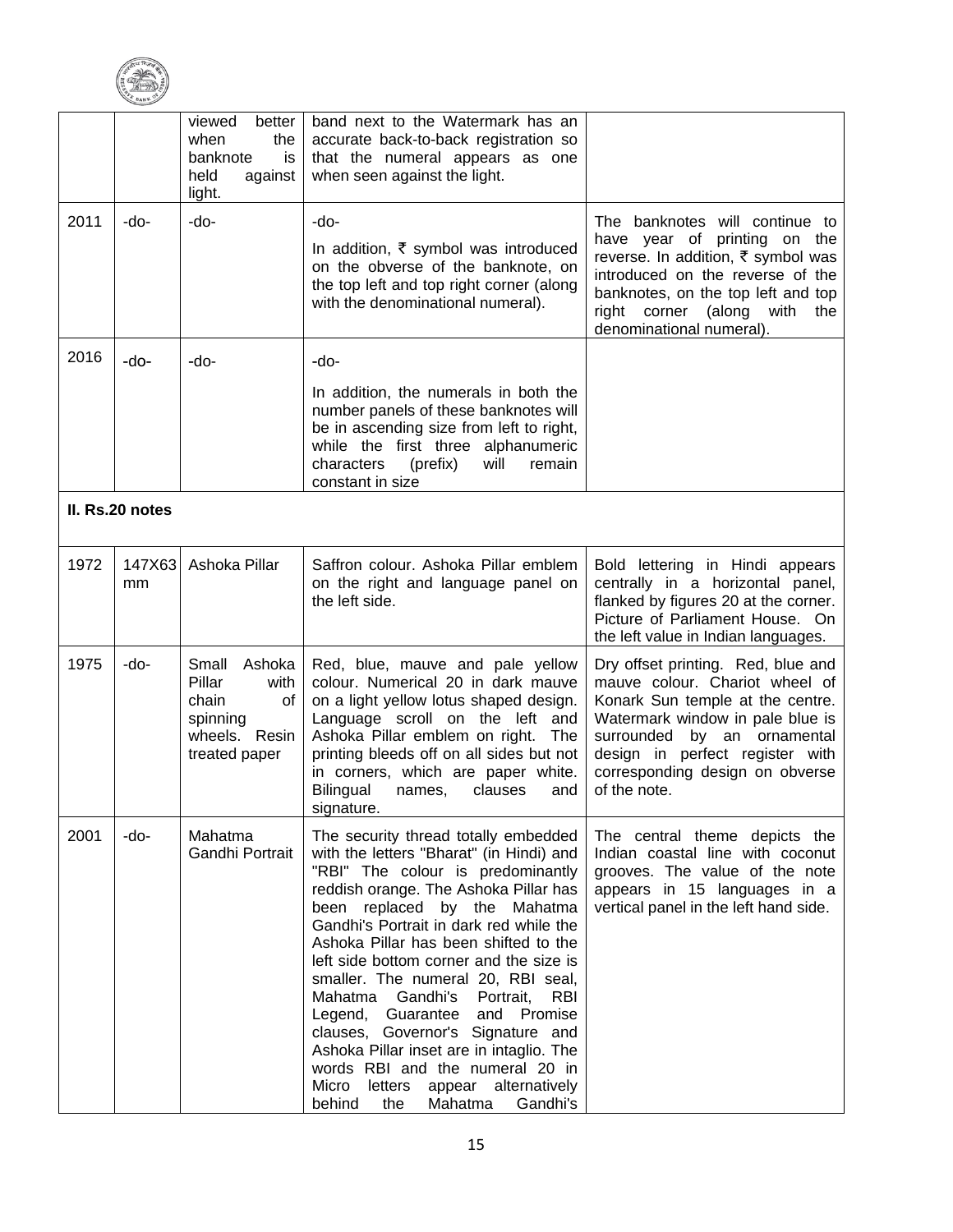

|      |      |                                                                                                                                                                                                                                                                                                 | Portrait. An identification mark by way<br>of a small vertical rectangle in raised<br>form appears on the left side of the<br>note to facilitate the visually impaired<br>to identify the denomination of the<br>note. The numbers in the number<br>panel are printed in red.                                                                                                                                                                                                                                                                                                                                                                                                                                                              |                                                                                                                                                                                                                                               |
|------|------|-------------------------------------------------------------------------------------------------------------------------------------------------------------------------------------------------------------------------------------------------------------------------------------------------|--------------------------------------------------------------------------------------------------------------------------------------------------------------------------------------------------------------------------------------------------------------------------------------------------------------------------------------------------------------------------------------------------------------------------------------------------------------------------------------------------------------------------------------------------------------------------------------------------------------------------------------------------------------------------------------------------------------------------------------------|-----------------------------------------------------------------------------------------------------------------------------------------------------------------------------------------------------------------------------------------------|
| 2006 | -do- | The portrait of<br>Mahatma<br>Gandhi,<br>the<br>multidirectional<br>lines, and an<br>electrotype<br>mark showing<br>the<br>denominational<br>20<br>numeral<br>appear in this<br>section<br>and<br>these can be<br>viewed<br>better<br>the<br>when<br>is<br>banknote<br>held<br>against<br>light | Machine<br>readable<br>windowed<br>demetalised<br>clear<br>magnetic<br>text<br>thread<br>security<br>with<br>inscriptions<br>'Bharat' (in Hindi) and<br>RBI which<br>fluoresces in yellow on both sides<br>under UV light (Generic).<br>Width: 1.4 mm<br>Dual coloured optical fibres.<br>The small floral design printed both on<br>the front (hollow) and back (filled up)<br>of the note in the middle of the vertical<br>band next to the Watermark has an<br>accurate back-to-back registration so<br>that the numeral appears as one<br>when seen against the light.                                                                                                                                                                 | Year of printing is incorporated at<br>the printing stage on the reverse of<br>the banknote.                                                                                                                                                  |
| 2012 | -do- | -do-                                                                                                                                                                                                                                                                                            | -do-<br>In addition, ₹ symbol was introduced<br>on the obverse of the banknote, on<br>the top left and top right corner (along<br>with the denominational numeral).                                                                                                                                                                                                                                                                                                                                                                                                                                                                                                                                                                        | The banknotes will continue to<br>have year of printing on the<br>reverse. In addition, ₹ symbol was<br>introduced on the reverse of the<br>banknotes, on the top left and top<br>right corner (along with<br>the<br>denominational numeral). |
| 2016 | -do- | -do-                                                                                                                                                                                                                                                                                            | The numerals in both the number<br>panels will be in ascending size from<br>left to right while the first three alpha-<br>numeric characters (prefix) will remain<br>constant in size.<br>The numeral "20", RBI seal, Mahatma<br>Gandhi's<br>portrait,<br><b>RBI</b><br>legend,<br>Guarantee<br>and<br>promise<br>clause,<br>Governor's signature, Ashoka Pillar<br>emblem which were hitherto printed in<br>intaglio (raised printing) are now being<br>printed in offset (without any raised<br>printing).<br>Further,<br>rectangular<br>identification<br>mark on the left of the banknote has<br>been removed.<br>While there is no change in the colour<br>at the reverse, the colour at the<br>obverse is lighter (due to removal of | -do-                                                                                                                                                                                                                                          |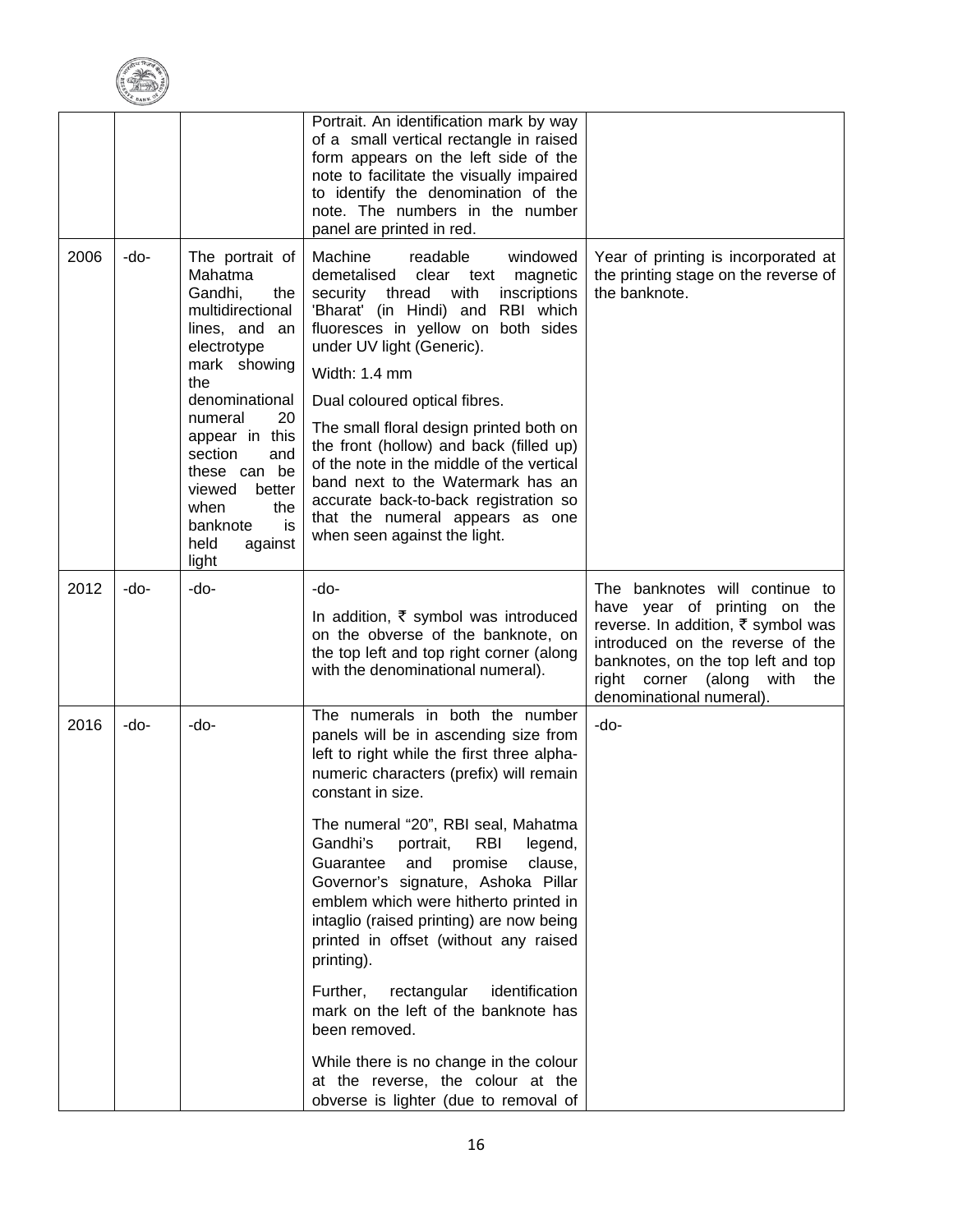

|      |                  |                                                                                                                                                                                                                                                                           | intaglio printing).                                                                                                                                                                                                                                                                                                                                                                                                                                                                                                                                                                                                                                                                                                                      |                                                                                                                                                                                                                               |
|------|------------------|---------------------------------------------------------------------------------------------------------------------------------------------------------------------------------------------------------------------------------------------------------------------------|------------------------------------------------------------------------------------------------------------------------------------------------------------------------------------------------------------------------------------------------------------------------------------------------------------------------------------------------------------------------------------------------------------------------------------------------------------------------------------------------------------------------------------------------------------------------------------------------------------------------------------------------------------------------------------------------------------------------------------------|-------------------------------------------------------------------------------------------------------------------------------------------------------------------------------------------------------------------------------|
|      |                  |                                                                                                                                                                                                                                                                           | The vertical band on the right side of<br>the Mahatma Gandhi's portrait hitherto<br>contained a latent image showing the<br>numeral<br>denominational<br>"20".The<br>latent image was visible only when the<br>banknote was held horizontally at eye<br>level. This feature is no longer<br>present.                                                                                                                                                                                                                                                                                                                                                                                                                                     |                                                                                                                                                                                                                               |
|      | III. Rs.50 notes |                                                                                                                                                                                                                                                                           |                                                                                                                                                                                                                                                                                                                                                                                                                                                                                                                                                                                                                                                                                                                                          |                                                                                                                                                                                                                               |
| 1975 | 147X73<br>mm     | Pillar<br>Ashoka<br>with chain of<br>wheels.                                                                                                                                                                                                                              | Mauve colour with hues of blue green<br>and purple. Numeral 50 in dark brown.<br>Language scroll on left and Ashoka<br>Pillar emblem on right.<br>Printing<br>bleeds off on all sides except at<br>corners.                                                                                                                                                                                                                                                                                                                                                                                                                                                                                                                              | Mauve, brown and yellow colours.<br>Parliament House at the centre.<br>Watermark window in pale mauve,<br>surrounded by an ornamental<br>design, which is in perfect register<br>with corresponding design on the<br>obverse. |
| 1981 | -do-             | -do-                                                                                                                                                                                                                                                                      | Intaglio-fast blue, yellow red. Ashoka<br>Pillar and languages in deep violet<br>colours, rest in deep green and brown<br>colours. सत्यमेव जयते below Ashoka<br>Pillar emblem.                                                                                                                                                                                                                                                                                                                                                                                                                                                                                                                                                           | Dry offset-yellowish brown and<br>body in deep purple colour.<br>Parliament House with National<br>flag on top                                                                                                                |
| 1997 | -do-             | Portrait<br>of<br>Mahatma<br>Gandhi<br>with<br>multidirectional<br>lines<br>in<br>the<br>window.                                                                                                                                                                          | Yellow, blue and violet<br>colour.<br>Ashoka Pillar replaced by Mahatma<br>Gandhi Portrait in blue. Security<br>thread totally embedded inside the<br>note the letters 'भारत' and 'RBI'. A<br>small black solid square on the left<br>hand side of the watermark to help the<br>visually<br>impaired to identify the<br>denomination of the note.                                                                                                                                                                                                                                                                                                                                                                                        | A panoramic view of<br>India's<br>House<br>with<br>floral<br>Parliament<br>above<br>filigree<br>patterns<br>and<br>patterns on the sides. The value<br>of the note in 15 Indian languages.                                    |
| 2005 | -do-             | Mahatma<br>Gandhi,<br>the<br>multidirectional<br>lines, and an<br>electrotype<br>mark<br>showing<br>the<br>denominational<br>numeral<br>50<br>appear in this<br>section<br>and<br>these can<br>be<br>viewed<br>better<br>when<br>the<br>banknote<br>is<br>held<br>against | The portrait of Machine readable windowed Year of printing is incorporated at<br>demetalised<br>clear<br>text<br>magnetic<br>with<br>security thread<br>inscriptions<br>`Bharat' (in Hindi) and RBI which<br>fluoresces in yellow on both sides<br>under U.V.light -width 1.4 mm. The<br>Intaglio Printing i.e. raised prints is<br>more prominent in the name of the<br>Bank in Hindi and English, the<br>Reserve Bank Seal, guarantee and<br>promise clause, Ashoka Pillar Emblem<br>on the left, RBI Governor's signature.<br>A square in intaglio on the left of the<br>watermark window with increased<br>depth of engraving helps the visually<br>impaired to identify the denomination.<br>Optical fibres are in dual colour. The | the printing stage on the reverse of<br>the banknote.                                                                                                                                                                         |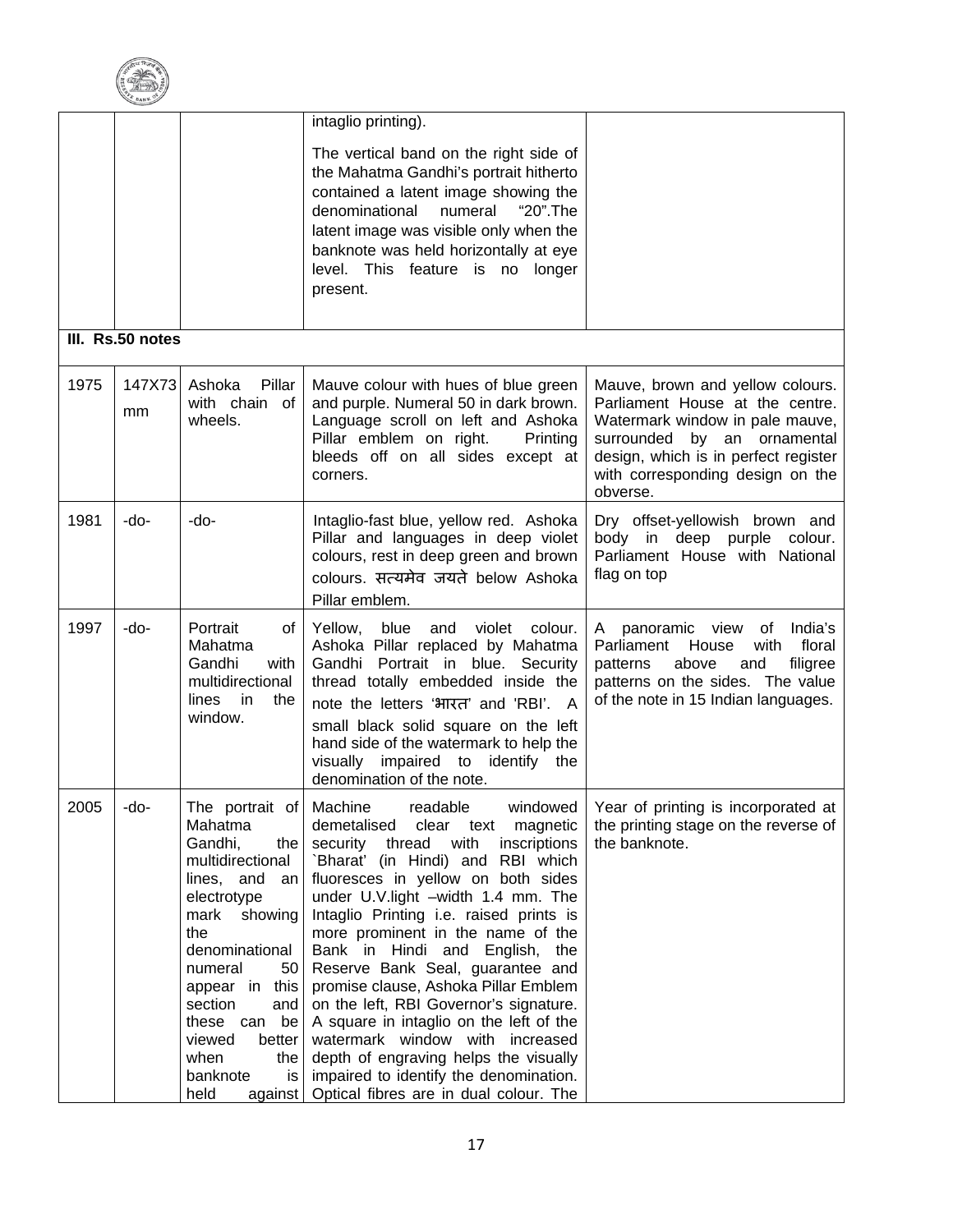

|      |      | light | small floral design printed both on the<br>front (hollow) and back (filled up) of<br>the banknote in the middle of the<br>vertical band next to the watermark<br>window has an accurate back-to-back<br>registration so that the numeral<br>appears as one when seen against<br>the light.                  |                                                                                                                                                                                                                                               |
|------|------|-------|-------------------------------------------------------------------------------------------------------------------------------------------------------------------------------------------------------------------------------------------------------------------------------------------------------------|-----------------------------------------------------------------------------------------------------------------------------------------------------------------------------------------------------------------------------------------------|
| 2012 | -do- | -do-  | -do-<br>In addition, $\bar{\tau}$ symbol was introduced<br>on the obverse of the banknote, on<br>the top left and top right corner (along<br>with the denominational numeral).                                                                                                                              | The banknotes will continue to<br>have year of printing on the<br>reverse. In addition, ₹ symbol was<br>introduced on the reverse of the<br>banknotes, on the top left and top<br>right corner (along with<br>the<br>denominational numeral). |
| 2015 | -do- | -do-  | -do-<br>In addition, the numerals in both the<br>number panels of these banknotes will<br>be in ascending size from left to right,<br>while the first three alphanumeric<br>characters<br>(prefix)<br>will<br>remain<br>constant in size                                                                    | -do-                                                                                                                                                                                                                                          |
| 2016 | -do- | - do- | The numeral '50', RBI seal, Mahatma<br>Gandhi's<br>portrait,<br>RBI<br>legend,<br>Guarantee<br>promise<br>and<br>clause,<br>Governor's signature, Ashoka Pillar<br>emblem which were hitherto printed in<br>intaglio (raised printing) are now being<br>printed in offset (without any raised<br>printing). | -do-                                                                                                                                                                                                                                          |
|      |      |       | Further, square-shaped identification<br>mark on the left of the banknote has<br>been removed.                                                                                                                                                                                                              |                                                                                                                                                                                                                                               |
|      |      |       | While there is no change in the colour<br>at the reverse, the colour at the<br>obverse is lighter (due to removal of<br>intaglio printing).                                                                                                                                                                 |                                                                                                                                                                                                                                               |
|      |      |       | The vertical band on the right side of<br>the Mahatma Gandhi's portrait hitherto<br>contained a latent image showing the<br>denominational numeral '50'. The<br>latent image was visible only when the<br>banknote was held horizontally at eye<br>level. This feature is no longer<br>present.             |                                                                                                                                                                                                                                               |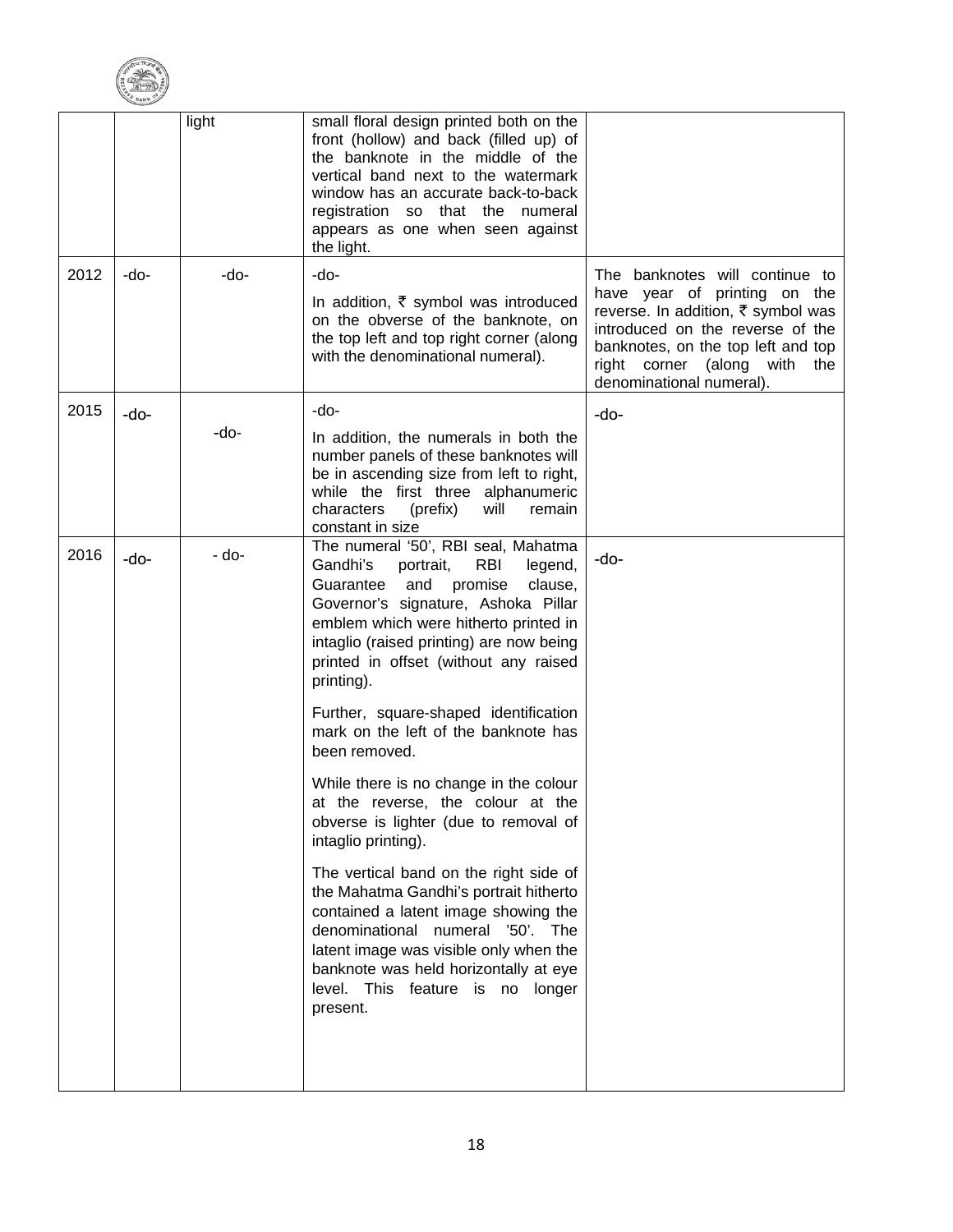

| Rs 100 notes<br>IV |              |                                                                                                                                                                                                                                                       |                                                                                                                                                                                                                                                                                                                                                                                                                                                                                                                                                                                                       |                                                                                                                                                                                                                                                                                     |  |
|--------------------|--------------|-------------------------------------------------------------------------------------------------------------------------------------------------------------------------------------------------------------------------------------------------------|-------------------------------------------------------------------------------------------------------------------------------------------------------------------------------------------------------------------------------------------------------------------------------------------------------------------------------------------------------------------------------------------------------------------------------------------------------------------------------------------------------------------------------------------------------------------------------------------------------|-------------------------------------------------------------------------------------------------------------------------------------------------------------------------------------------------------------------------------------------------------------------------------------|--|
| 1967               | 157X7<br>3mm | Ashoka Pillar                                                                                                                                                                                                                                         | Blue colour. Numeral 100 appears<br>prominently in centre. Ashoka Pillar<br>emblem on the right.                                                                                                                                                                                                                                                                                                                                                                                                                                                                                                      | Vertical<br>panel<br>of 14<br>Indian<br>languages on left. Hirakud Dam in<br>the background in a circular frame.                                                                                                                                                                    |  |
| 1969               | -do-         | -do-                                                                                                                                                                                                                                                  | Blue colour and<br>promise clause,<br>Guarantee clause and Governor's<br>signature in bilingual.                                                                                                                                                                                                                                                                                                                                                                                                                                                                                                      | Picture of Mahatma Gandhi in a<br>posture with Sevagram<br>sitting<br>Ashram in the background in a<br>circular frame.                                                                                                                                                              |  |
| 1975               | -do-         | Ashoka<br>Pillar<br>with<br>spinning<br>wheels.                                                                                                                                                                                                       | Intaglio deep blue with hues of blue,<br>brown, pink and dark green. Numeral<br>100 in dark blue. Watermark window<br>light blue. RBI's name, promise<br>clause,<br>Guarantee<br>clause<br>and<br>Governor's signature in<br>bilingual.<br>Language scroll on left and Ashoka<br>Pillar emblem on right. Printing bleeds<br>off on all sides except at corners.                                                                                                                                                                                                                                       | Intaglio deep blue and brown<br>shade<br>οf<br>agricultural<br>corn,<br>operations, Tea plantation and<br>hydroelectric<br>power<br>project.<br>'Watermark' window is surrounded<br>by an ornamental design, which is<br>in perfect register with similar<br>design on the obverse. |  |
| 1979               | -do-         | -do-                                                                                                                                                                                                                                                  | One side intaglio blue, red and deep<br>green, Tints of reddish and yellowish<br>green shade. सत्यमेव जयते below<br>Ashoka Pillar emblem.                                                                                                                                                                                                                                                                                                                                                                                                                                                             | Dry-offset.<br>Black and maroon<br>colours. Tint design in greenish<br>blue and brownish shades.                                                                                                                                                                                    |  |
| 1996               | -do-         | Portrait<br>οf<br>Mahatma<br>Gandhi<br>with<br>multidirectional<br>in<br>the<br>lines<br>watermark<br>window.                                                                                                                                         | Printed with the combination of offset<br>and intaglio process. overall colour is<br>predominantly blue, grey and green.<br>Portrait of<br>Mahatma<br>Gandhi.<br>A<br>windowed security thread partly visible<br>from the front but totally embedded<br>inside. Letters 'भारत' and 'RBI' printed<br>on the thread.<br>A small black solid triangle in intaglio                                                                                                                                                                                                                                        | Central<br>theme<br>depicts<br>a<br>οf<br>panoramic<br>view<br>the<br>Kanchangunga range with floral<br>and<br>patterns<br>above<br>filigree<br>patterns on the sides. The value<br>of note appears in 15 languages<br>on the left hand side.                                       |  |
|                    |              |                                                                                                                                                                                                                                                       | on left hand side of the watermark to<br>help the visually impaired to identify<br>the denomination of the note.                                                                                                                                                                                                                                                                                                                                                                                                                                                                                      |                                                                                                                                                                                                                                                                                     |  |
| 2005               | -do-         | The portrait of<br>Mahatma<br>Gandhi,<br>the<br>multidirectional<br>lines, and an<br>electrotype<br>mark showing<br>the<br>denominational<br>numeral<br>100<br>appear in this<br>section<br>and<br>these can<br>be<br>viewed<br>better<br>when<br>the | Machine-readable<br>windowed<br>demetalised clear<br>text magnetic<br>security thread<br>with<br>inscriptions<br>Bharat' (in Hindi) and RBI on notes of<br>Rs.100 with exclusive colour shift.<br>Colour of the thread shall shift from<br>green to blue when viewed from<br>different angles. It will fluoresce in<br>yellow on the reverse and the text will<br>the<br>obverse<br>fluoresce<br>on<br>under<br>U.V.light $-width - 2$ m.m.<br>The Intaglio Printing i.e. raised prints<br>is more prominent in the name of the<br>Bank in Hindi and English, the<br>Reserve Bank Seal, guarantee and | Year of printing is incorporated at<br>the printing stage on the reverse of<br>the banknote.                                                                                                                                                                                        |  |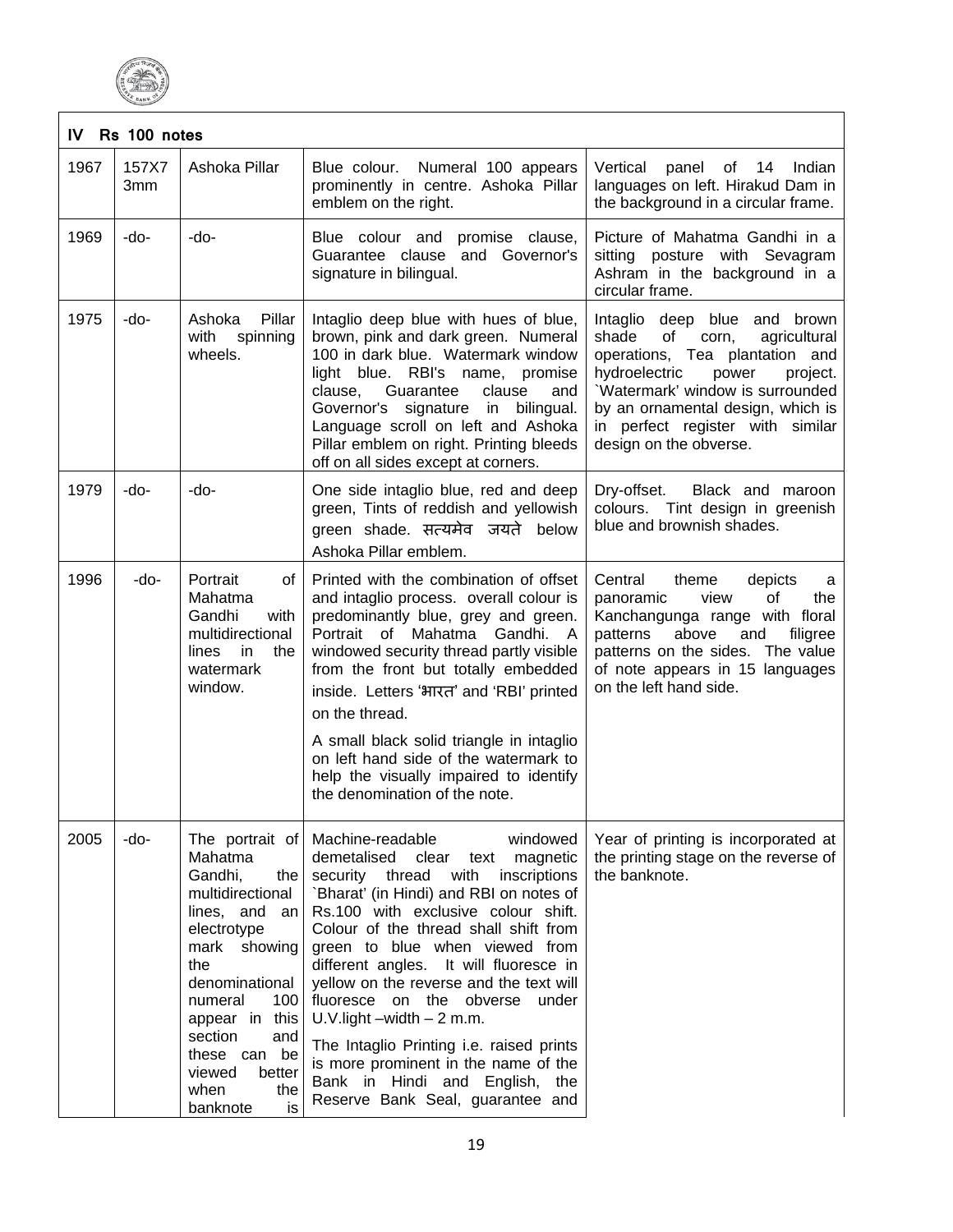

|      |      | held<br>light. | against | promise clause, Ashoka Pillar Emblem<br>on the left, RBI Governor's signature.<br>A triangle in intaglio on the left of the<br>watermark window with increased<br>depth of engraving helps the visually<br>impaired to identify the denomination.<br>Optical fibres are in dual colour. The<br>small floral design printed both on the<br>front (hollow) and back(filled up) of the<br>banknote in the middle of the vertical<br>band next to the watermark window<br>has an accurate back to back<br>registration so that the numeral<br>appears as one when seen against<br>the light. |                                                                                                                                                                                                                                              |
|------|------|----------------|---------|------------------------------------------------------------------------------------------------------------------------------------------------------------------------------------------------------------------------------------------------------------------------------------------------------------------------------------------------------------------------------------------------------------------------------------------------------------------------------------------------------------------------------------------------------------------------------------------|----------------------------------------------------------------------------------------------------------------------------------------------------------------------------------------------------------------------------------------------|
| 2011 | -do- | -do-           |         | -do-<br>In addition, ₹ symbol was introduced<br>on the obverse of the banknotes, on<br>the top left and top right corner (along<br>with the denominational numeral).                                                                                                                                                                                                                                                                                                                                                                                                                     | The banknotes will continue to<br>have year of printing on the<br>reverse. In addition, ₹ symbol was<br>introduced on the reverse of the<br>banknotes on the top left and top<br>right corner (along with<br>the<br>denominational numeral). |
| 2015 | -do- | -do-           |         | -do-<br>In addition, the numerals in both the<br>number panels of these banknotes will<br>be in ascending size from left to right,<br>while the first three alphanumeric<br>characters<br>(prefix)<br>will<br>remain<br>constant in size.<br>In addition, easy to identify markings<br>for visually impaired in the form of four<br>angular bleed lines on both left and<br>right of the obverse side of banknotes.<br>Increase in size of the identification<br>mark (triangle) by 50 per cent.                                                                                         | -do-                                                                                                                                                                                                                                         |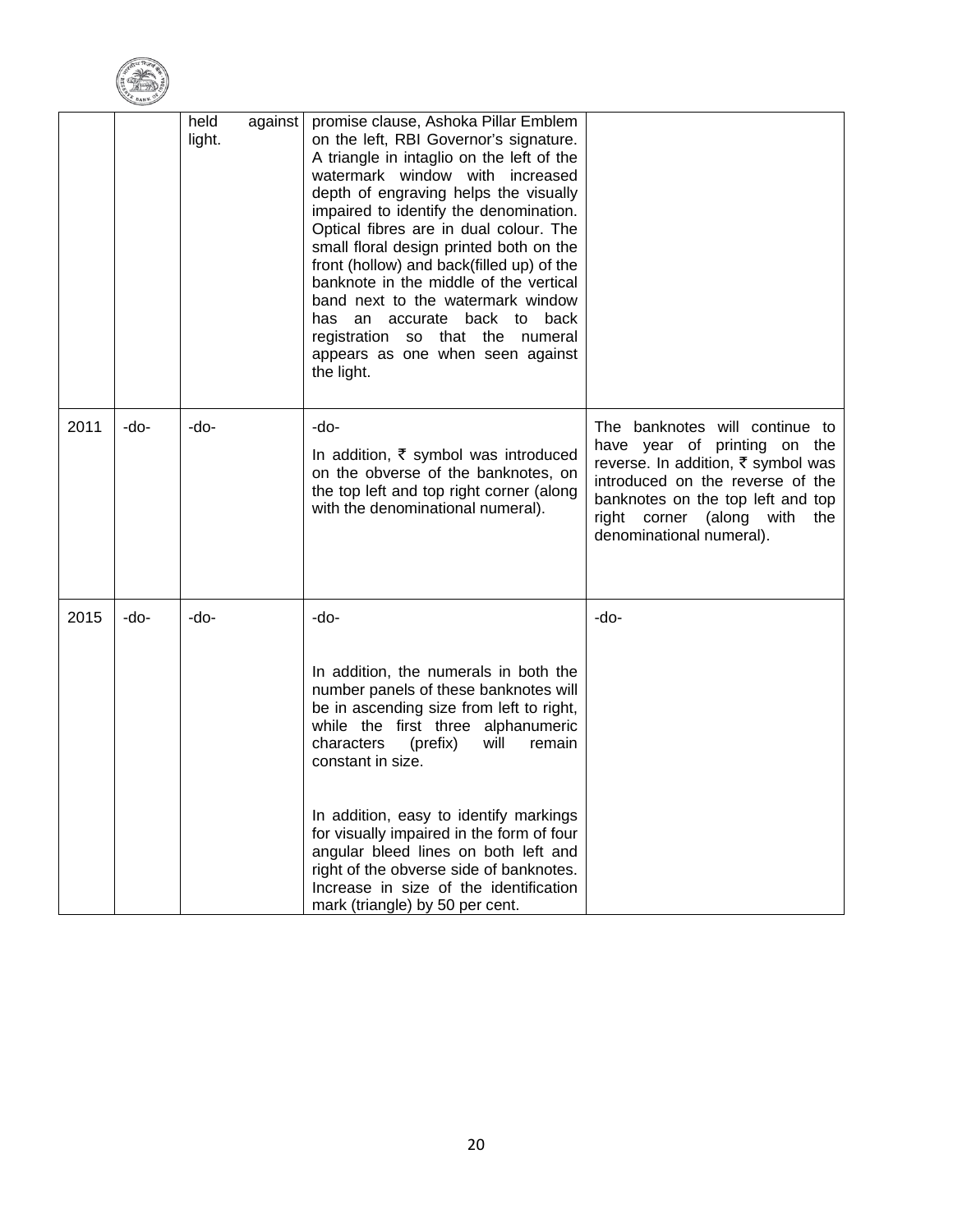

|      | V. Rs.500 notes - Mahatma Gandhi (New) Series |                                                                                      |                                                                                                                                                                                                                                                                                                                                                                                                                                                                                                                                                                                                                                                                                                                                      |                                                                                                                                                                                                                                                                                                                 |  |  |  |
|------|-----------------------------------------------|--------------------------------------------------------------------------------------|--------------------------------------------------------------------------------------------------------------------------------------------------------------------------------------------------------------------------------------------------------------------------------------------------------------------------------------------------------------------------------------------------------------------------------------------------------------------------------------------------------------------------------------------------------------------------------------------------------------------------------------------------------------------------------------------------------------------------------------|-----------------------------------------------------------------------------------------------------------------------------------------------------------------------------------------------------------------------------------------------------------------------------------------------------------------|--|--|--|
| 2016 | 66mm<br>x150<br>mm                            | Mahatma<br>Gandhi portrait<br>and electrotype<br>(2000)<br>watermarks                | Issued in the Mahatma Gandhi (New)<br>Series, the new ₹ 500 banknotes are<br>different from the earlier specified<br>bank note (SBN) series in colour, size,<br>theme, location of security features<br>and design elements.<br>The colour of the note is stone grey.<br>The orientation and relative position of<br>the Mahatma Gandhi portrait has<br>changed.<br>The banknote<br>also has features<br>(intaglio printing of Mahatma Gandhi<br>portrait, Ashoka Pillar emblem, bleed<br>lines, circle with ₹ 500 in the right, and<br>the identification mark) which enable<br>the visually impaired person to identify<br>the denomination.                                                                                       | The new theme is the Indian<br>heritage site Red Fort with the<br>Indian flag.<br>The year of printing "2016" and<br>Swachh Bharat logo is printed on<br>the reverse.<br>The 15 language panel is towards<br>the centre.                                                                                        |  |  |  |
|      |                                               |                                                                                      | VI. Rs.2000/- notes - Mahatma Gandhi (New) Series                                                                                                                                                                                                                                                                                                                                                                                                                                                                                                                                                                                                                                                                                    |                                                                                                                                                                                                                                                                                                                 |  |  |  |
| 2016 |                                               | 66mm x Mahatma<br>166 mm Gandhi portrait<br>and electrotype<br>(2000)<br>watermarks. | Issued in the Mahatma Gandhi (New)<br>Series.<br>The base colour of the note is<br>magenta. The note has other designs,<br>geometric patterns aligning with the<br>overall colour scheme, both at the<br>obverse and reverse.<br>The salient features are :<br>1.See<br>with<br>through<br>register<br>denominational numeral 2000<br>2. Latent image with denominational<br>numeral 2000<br>3.Denominational numeral २००० in<br>Devnagari<br>4. Portrait of Mahatma Gandhi at the<br>centre<br>5. Micro letters 'RBI' and '2000' on the<br>left side of the banknote<br>6. Windowed security thread with<br>inscriptions 'भारत', RBI and 2000 on<br>banknotes with colour shift. Colour of<br>the thread changes from green to blue | The salient features are :<br>1. Year of printing of the note on<br>the left<br>2. Swachh Bharat logo with slogan<br>3. Language panel towards the<br>centre<br>4. Motif of Mangalayan depicting<br>the country's first venture into<br>interplanetary space.<br>5. Denominational numeral २००० in<br>Devnagari |  |  |  |